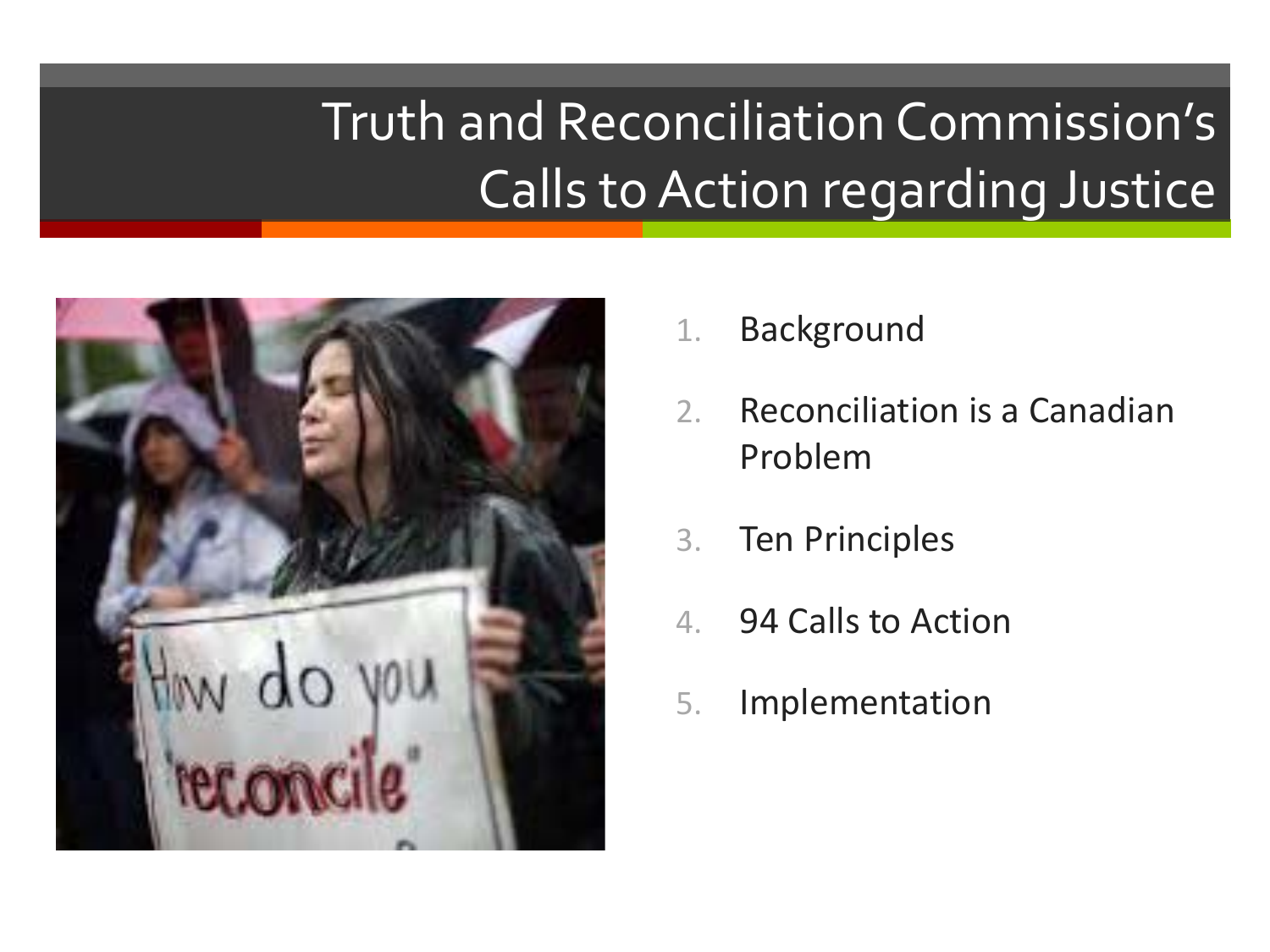# 1. Background

- Largest class action suit in Canadian history settled in an out of court agreement and created the TRC.
- **7** Indian Residential Schools Settlement Agreement (IRSSA) designed, among other things, to:
	- **7** help repair the lasting damage caused by the schools;
	- $\lambda$  compensate survivors; and,
	- create the TRC to explore the truth behind the government-funded, church-operated assimilation program that existed in Canada.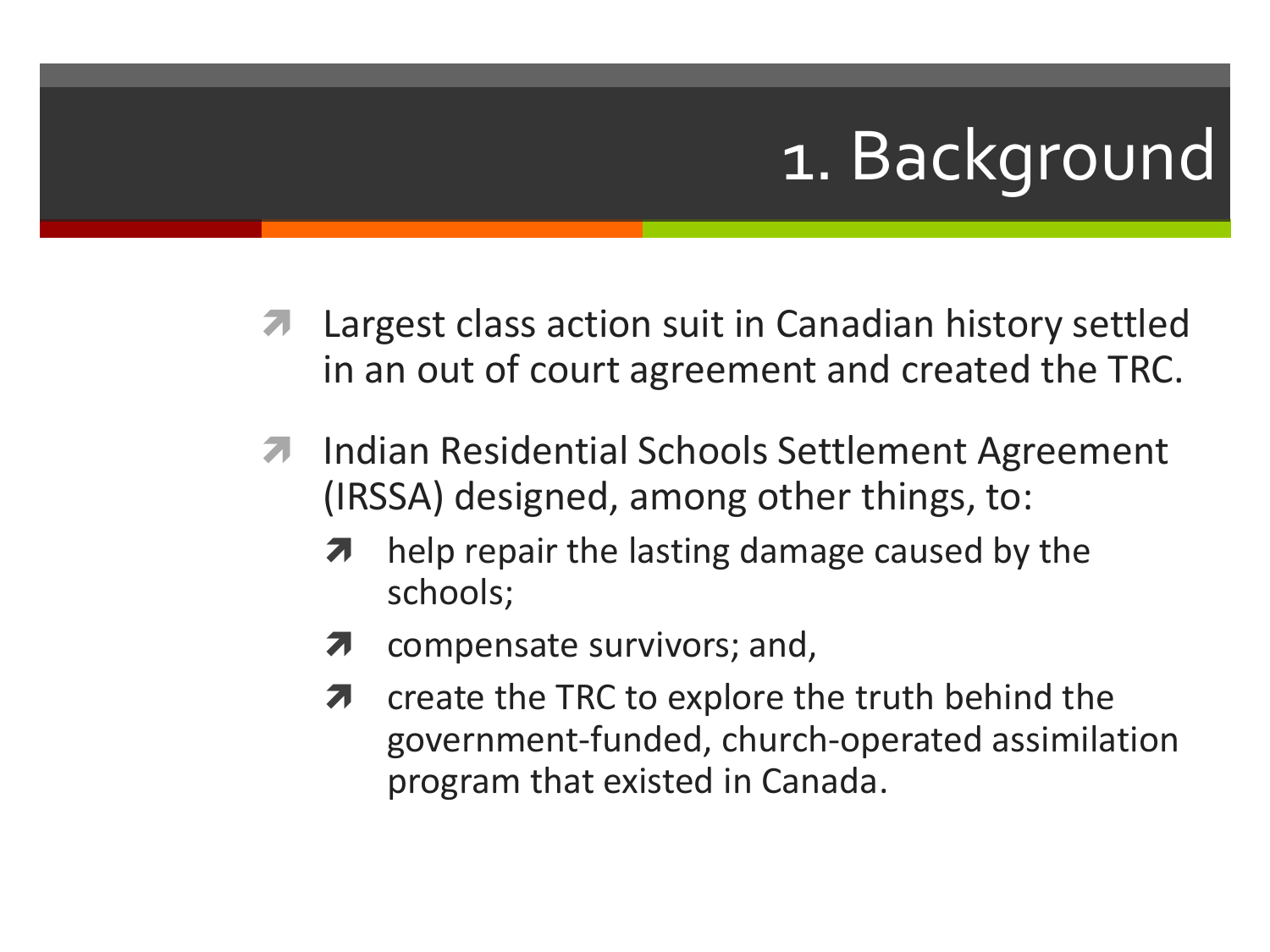# 1. Background continued

- TRC carried out between 2008 and 2015.
- 10 volumes available online at www.nctr.ca.
- **7** The TRC held:
	- **7** 7 national events,
	- $\lambda$  2 regional events,
	- **7** 238 days of local hearings in seventy-seven communities across the country, and
	- **7** 6,750 recorded statements from survivors of residential schools, members of their families and other individuals.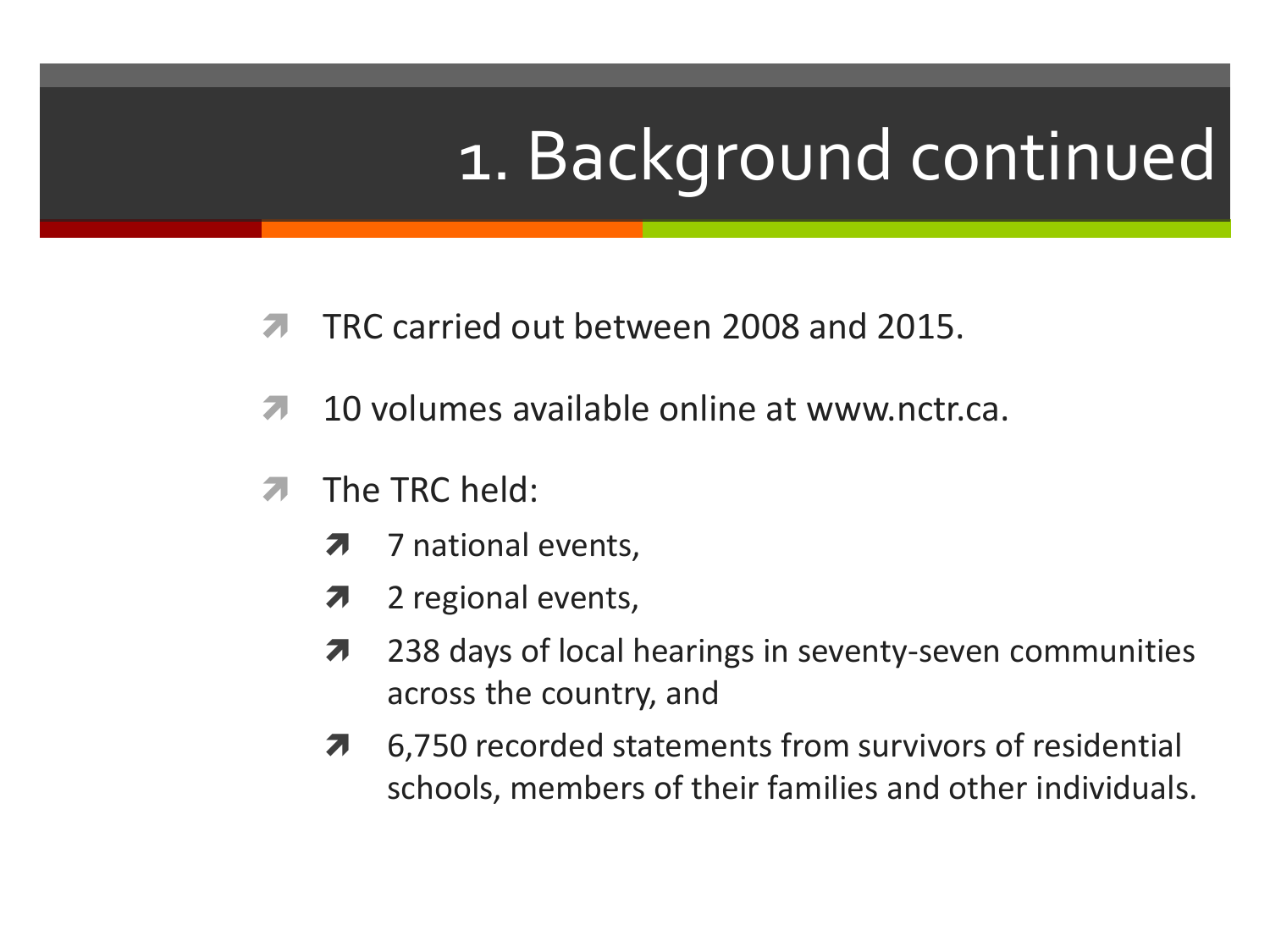## 2. Reconciliation is a Canadian Problem

- **A** All Canadians must take ownership of this history and the legacy of residential schools and what that entails.
- **A** All people must assess where their own biases come from and question their ongoing legitimacy.
- **A** All Canadians must recognize that the way Canada has been doing business will likely have to change.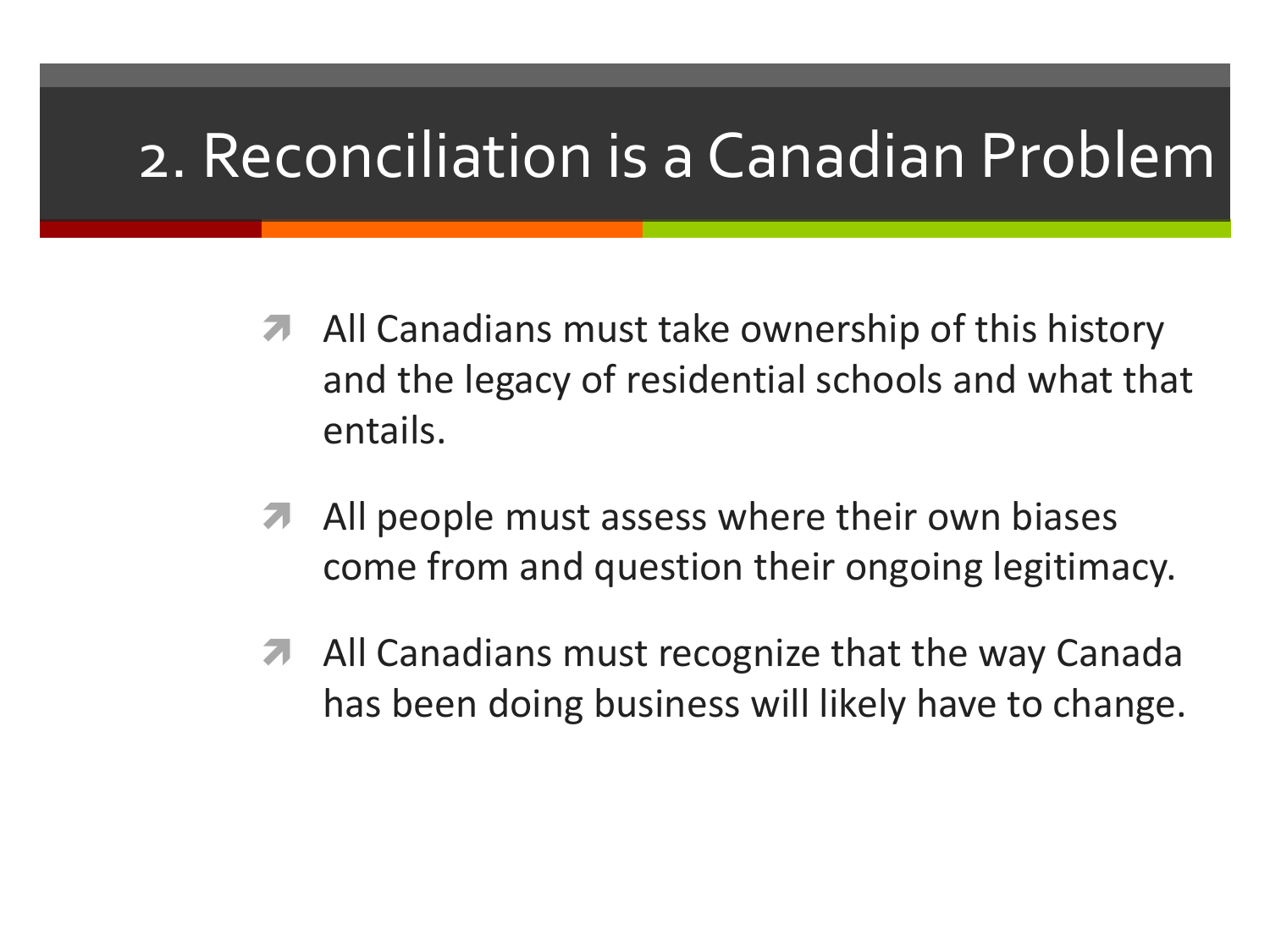# 3. Ten Principles

- 1) The *United Nations Declaration on the Rights of Indigenous Peoples* is the framework for reconciliation at all levels and across all sectors of Canadian society.
- 2) First Nations, Inuit, and Métis peoples, as the original peoples of this country and as self-determining peoples, have Treaty, constitutional, and human rights that must be recognized and respected.
- 3) Reconciliation is a process of healing of relationships that requires public truth sharing, apology, and commemoration that acknowledge and redress past harms.
- 4) Reconciliation requires constructive action on addressing the ongoing legacies of colonialism that have had destructive impacts on Aboriginal peoples' education, cultures and languages, health, child welfare, the administration of justice, and economic opportunities and prosperity.
- 5) Reconciliation must create a more equitable and inclusive society by closing the gaps in social, health, and economic outcomes that exist between Aboriginal and non-Aboriginal Canadians.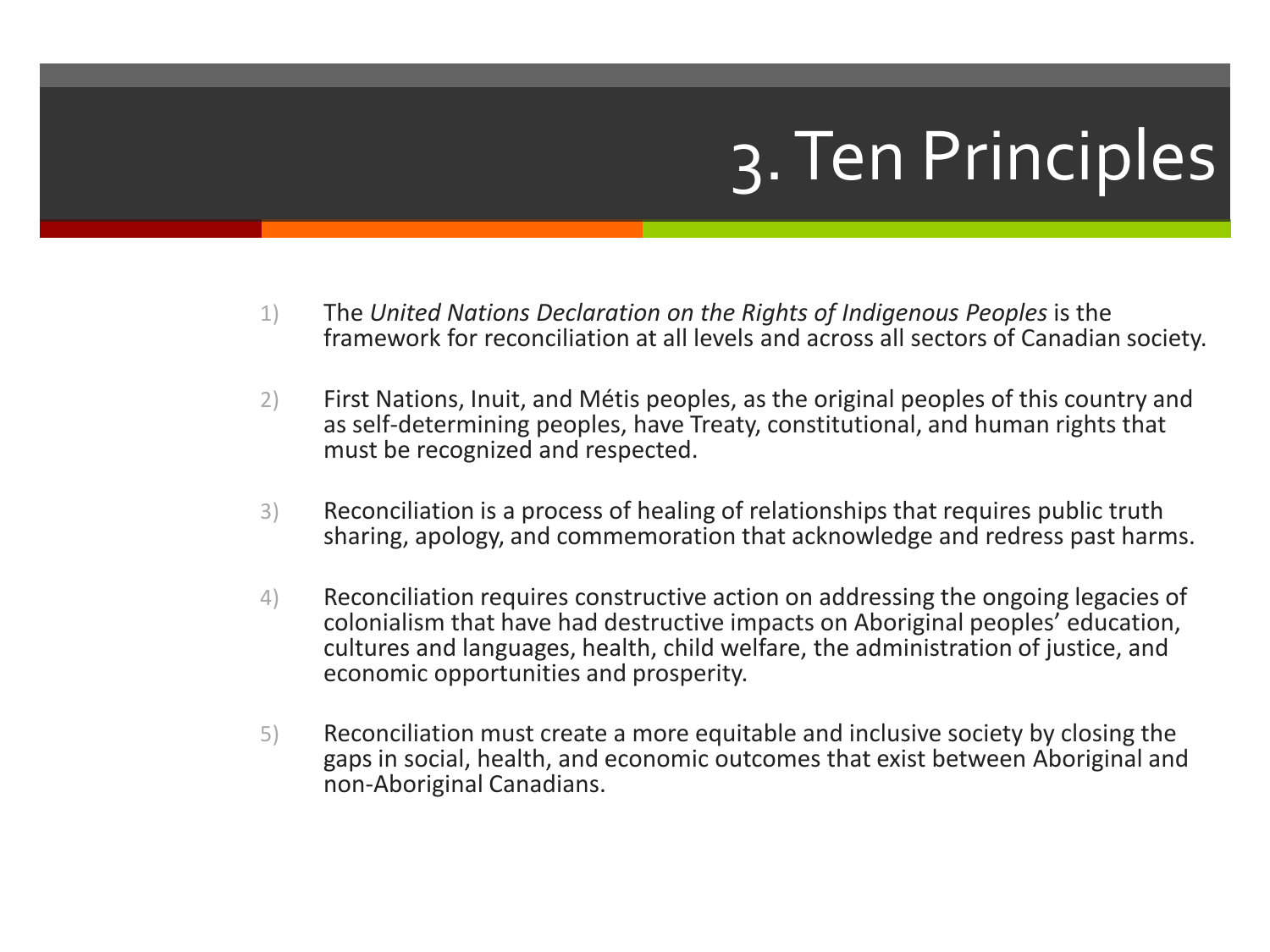# 3. Ten Principles Continued

- 6) All Canadians, as Treaty peoples, share responsibility for establishing and maintaining mutually respectful relationships.
- 7) The perspectives and understandings of Aboriginal Elders and Traditional Knowledge Keepers of the ethics, concepts, and practices of reconciliation are vital to long-term reconciliation.
- 8) Supporting Aboriginal peoples' cultural revitalization and integrating Indigenous knowledge systems, oral histories, laws, protocols, and connections to the land into the reconciliation process are essential.
- 9) Reconciliation requires political will, joint leadership, trust building, accountability, and transparency, as well as a substantial investment of resources.
- 10) Reconciliation requires sustained public education and dialogue, including youth engagement, about the history and legacy of residential schools, Treaties, and Aboriginal rights, as well as the historical and contemporary contributions of Aboriginal peoples to Canadian society.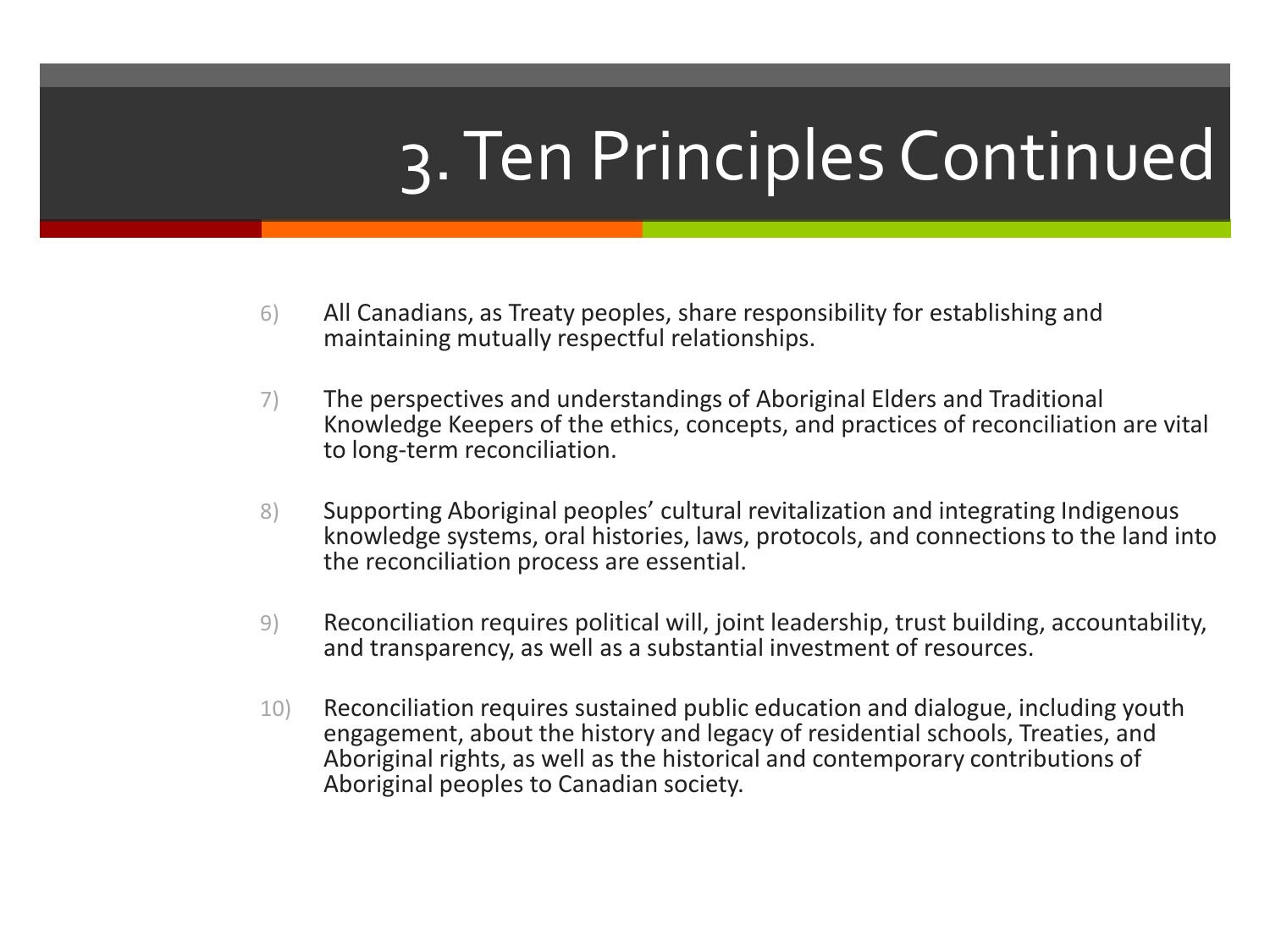# 4. Calls to Action

with respect to the Justice System



 $\overline{\lambda}$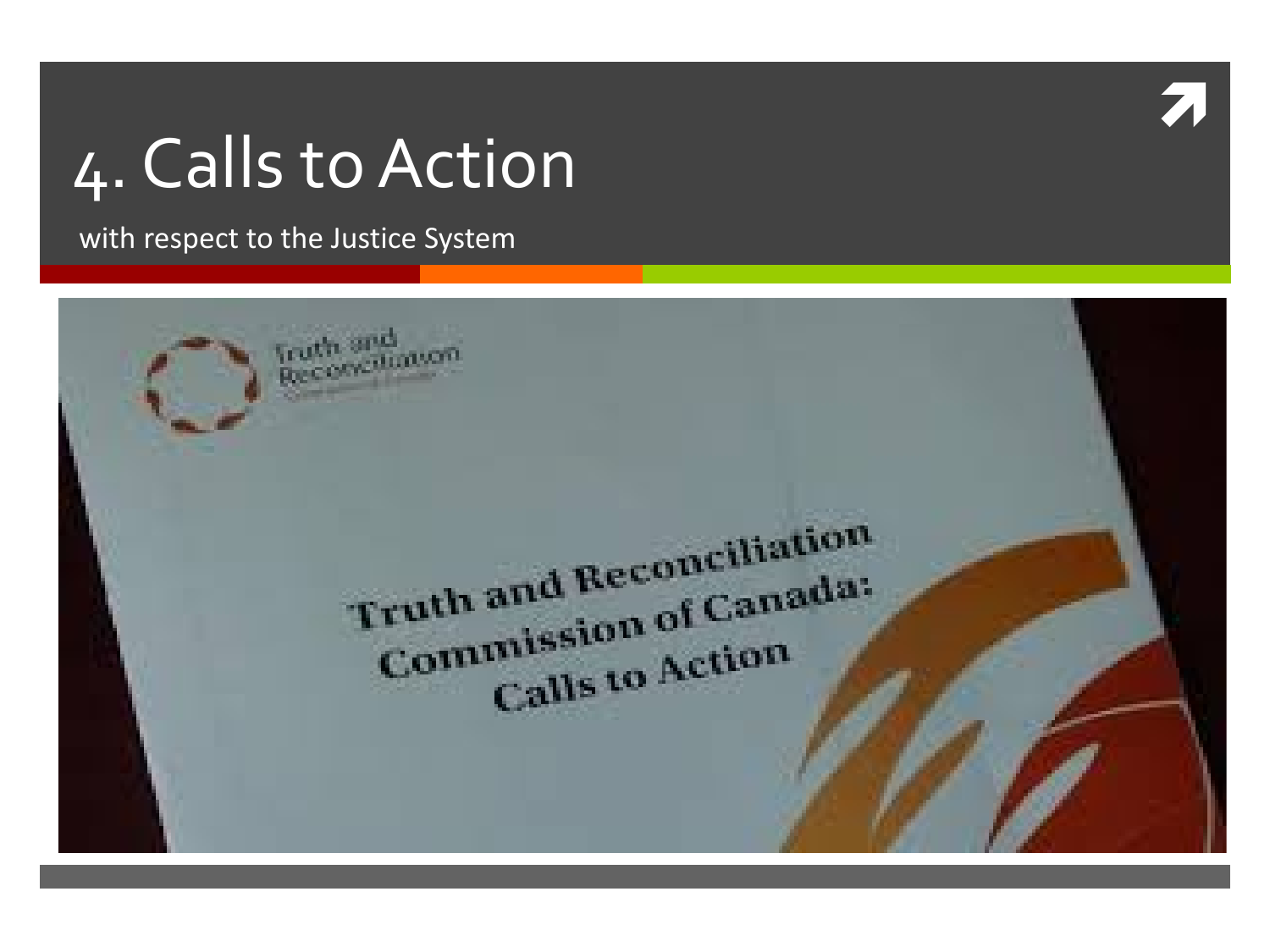### Legacy (sections  $1 - 42$ )

### *Sections Sub-headings*

- 1-5 Child welfare (5 sections)
	- 6-12 Education (7 sections)
	- 13-17 Language and culture (5 sections)
	- 18- 24 Health (7 sections)
	- **25-42 Justice (18 sections)**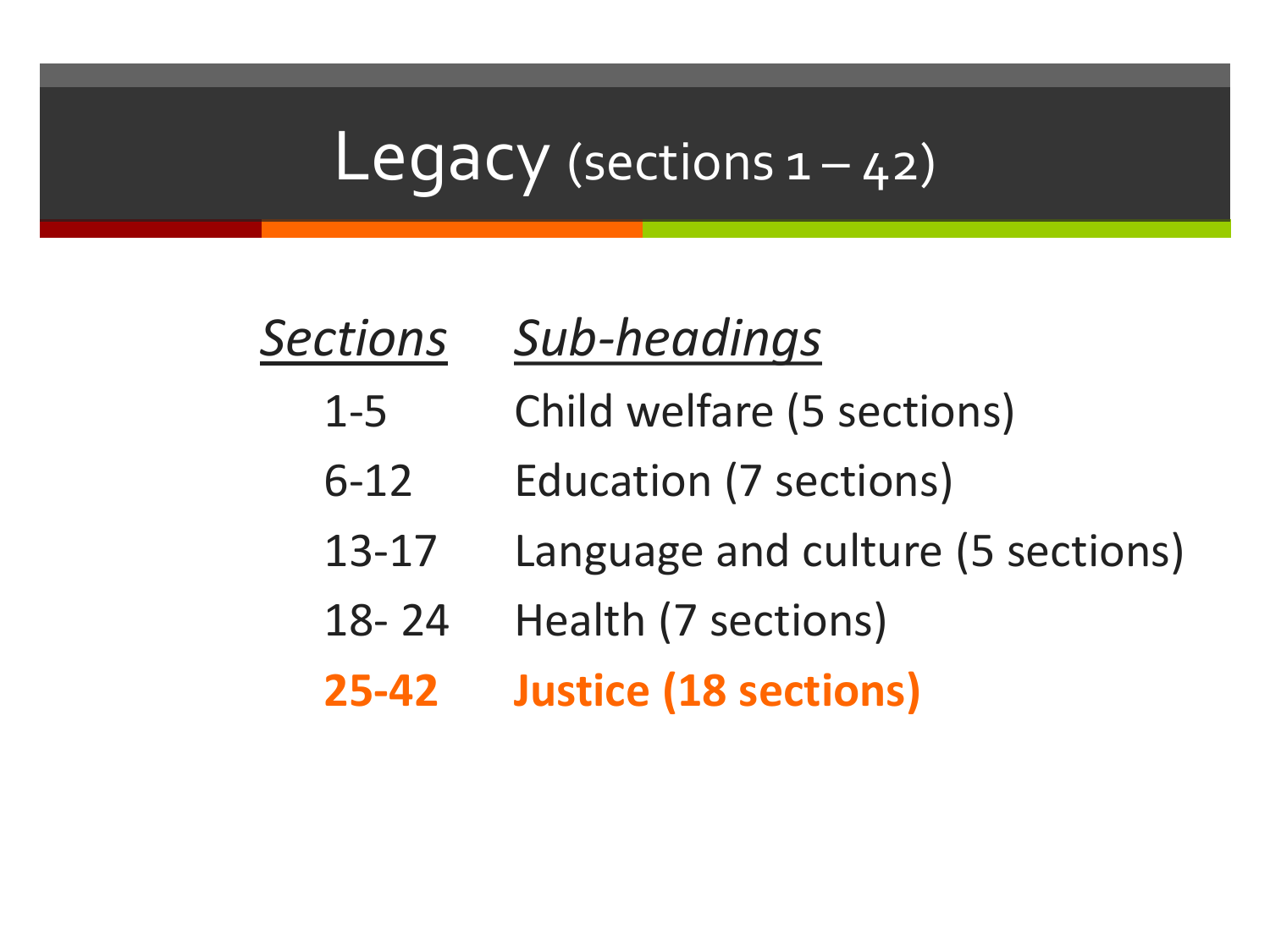## Reconciliation (sections 43 – 94)

- 43-44 Canadian governments and the UNDRIP (2 sections)
- 45-47 Royal Proclamation and Covenant of Reconciliation (3 sections)
- 48-49 Settlement agreement and the UNDRIP (2 sections)
- **50-52 Equity for aboriginal people in the legal system (3 sections)**
- 53-56 National council for Reconciliation (4 sections)
- 57 Professional development and training for public servants (1 section)
- 58-61 Church apologies and Reconciliation (4 sections)
- 62-65 Education for Reconciliation (4 sections)
- 66 Youth Programs (1 section)

67-70 Museums and Archives (4 sections)

71-76 Missing children and burial information (6 sections)

77-78 National Centre for Truth and Reconciliation (2 sections)

79-83 Commemoration (5 sections)

84-86 Media and Reconciliation (3 sections)

87-91 Sports and Reconciliation (5 sections)

- 92 Business and Reconciliation (1 section)
- 93-94 Newcomers to Canada (2 sections)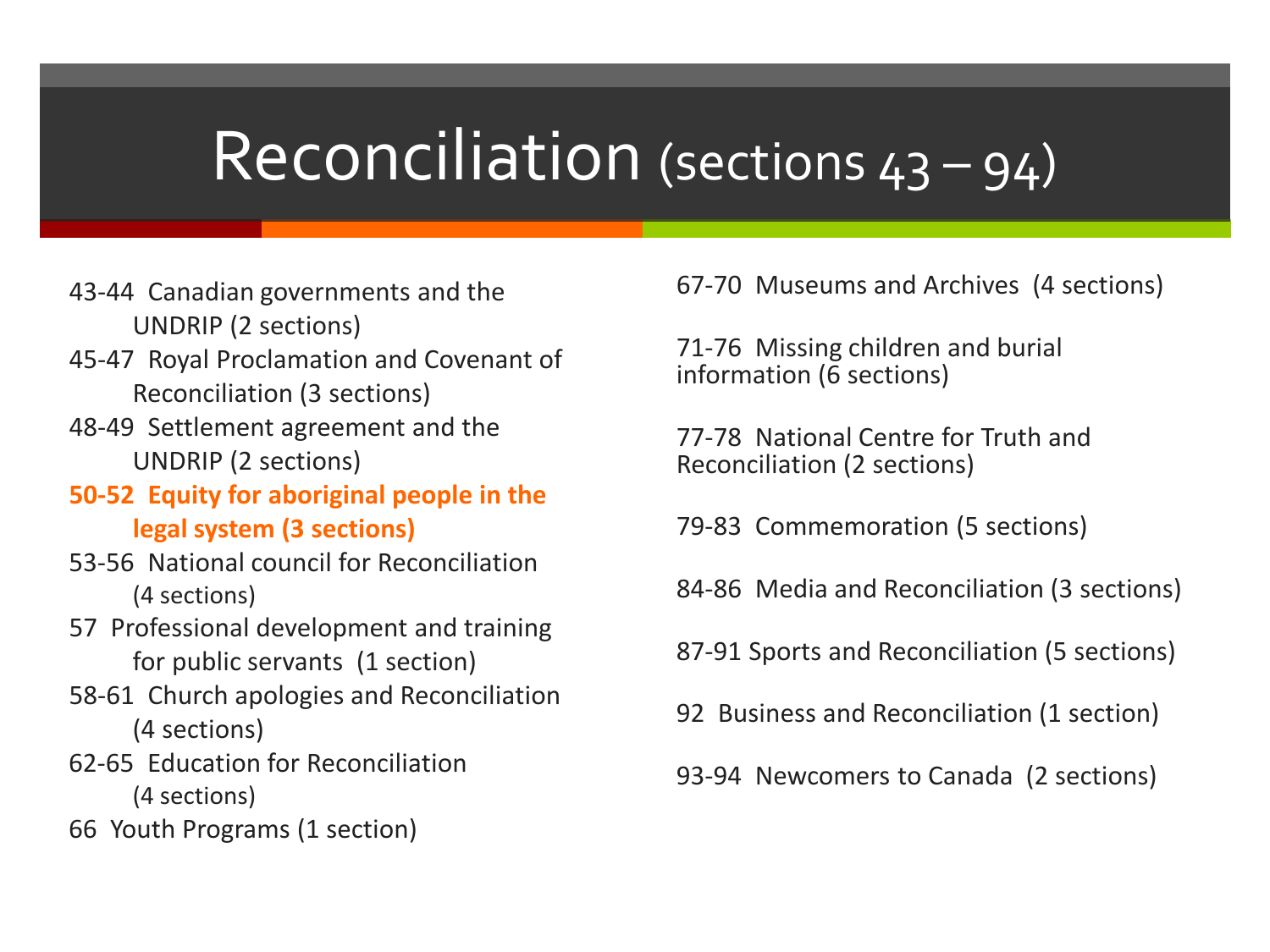**Justice and Equity for Indigenous Peoples in the Legal System**

Almost ¼ of the Calls (22) deal with justice and equity for Indigenous people in the legal system.

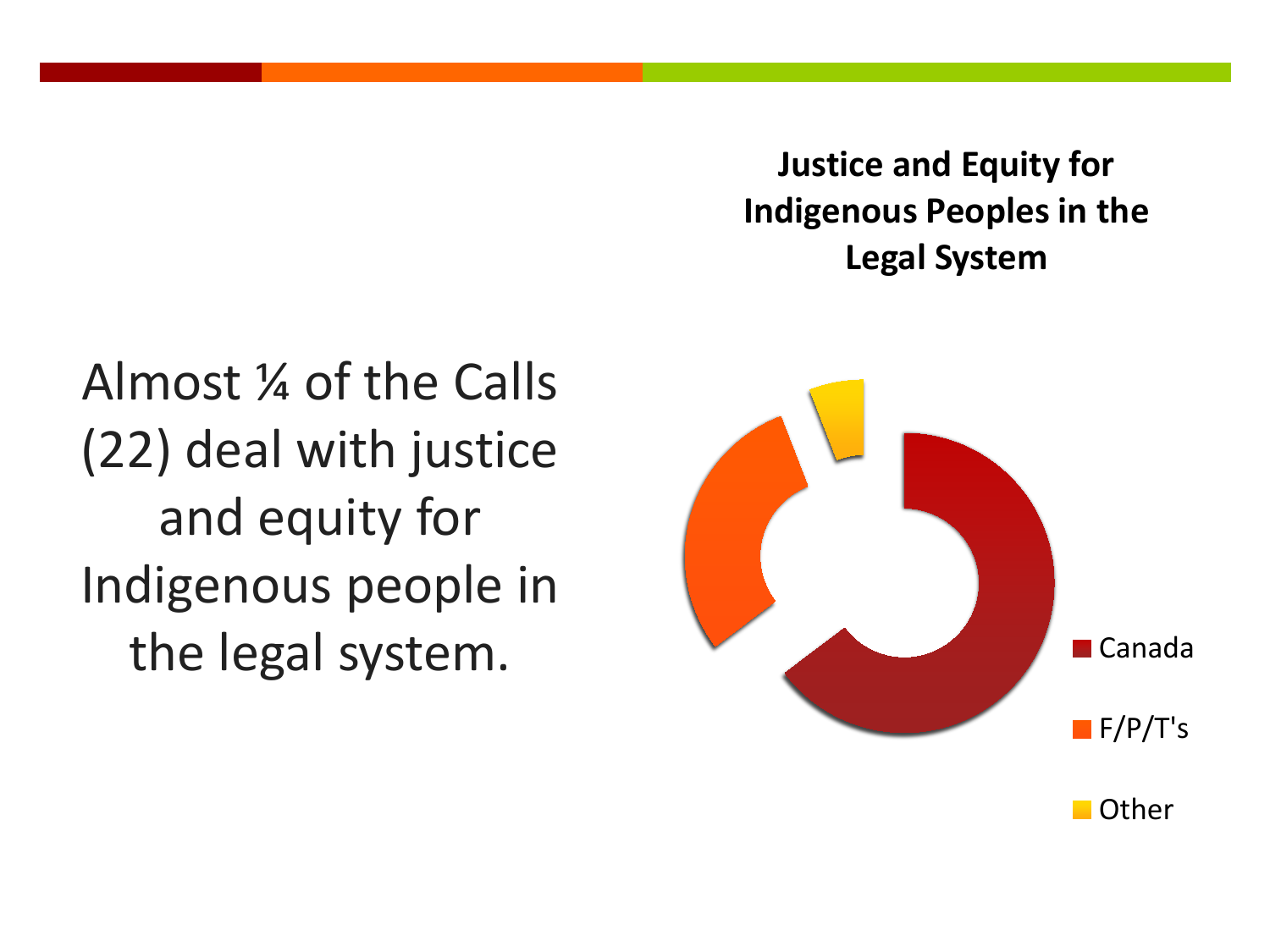#### **Federal - Legislation**

6. We call upon the Government of Canada to repeal Section 43 of the *Criminal Code of Canada*.

32. We call upon the federal government to amend the Criminal Code to allow trial judges, upon giving reasons, to depart from mandatory minimum sentences and restrictions on the use of conditional sentences.

#### **Federal - Policy**

25. We call upon the federal government to establish a written policy that reaffirms the independence of the Royal Canadian Mounted Police to investigate crimes in which the government has its own interest as a potential or real party in civil litigation.

29. We call upon the parties and, in particular, the federal government, to work collaboratively with plaintiffs not included in the Indian Residential Schools Settlement Agreement to have disputed legal issues determined expeditiously on an agreed set of facts.

35. We call upon the federal government to eliminate barriers to the creation of additional Aboriginal healing lodges within the federal correctional system.

51. We call upon the Government of Canada, as an obligation of its fiduciary responsibility, to develop a policy of transparency by publishing legal opinions it develops and upon which it acts or intends to act, in regard to the scope and extent of Aboriginal and Treaty rights.

#### **Federal – New Initiative**

37. We call upon the federal government to provide more supports for Aboriginal programming in halfway houses and parole services.

39. We call upon the federal government to develop a national plan to collect and publish data on the criminal victimization of Aboriginal people, including data related to homicide and family violence victimization.

41. We call upon the federal government, in consultation with Aboriginal organizations, to appoint a public inquiry into the causes of, and remedies for, the disproportionate victimization of Aboriginal women and girls. The inquiry's mandate would include:

i. Investigation into missing and murdered Aboriginal women and girls.

ii. Links to the intergenerational legacy of residential schools.

50. In keeping with the *United Nations Declaration on the Rights of Indigenous Peoples*, we call upon the federal government, in collaboration with Aboriginal organizations, to fund the establishment of Indigenous law institutes for the development, use, and understanding of Indigenous laws and access to justice in accordance with the unique cultures of Aboriginal peoples in Canada.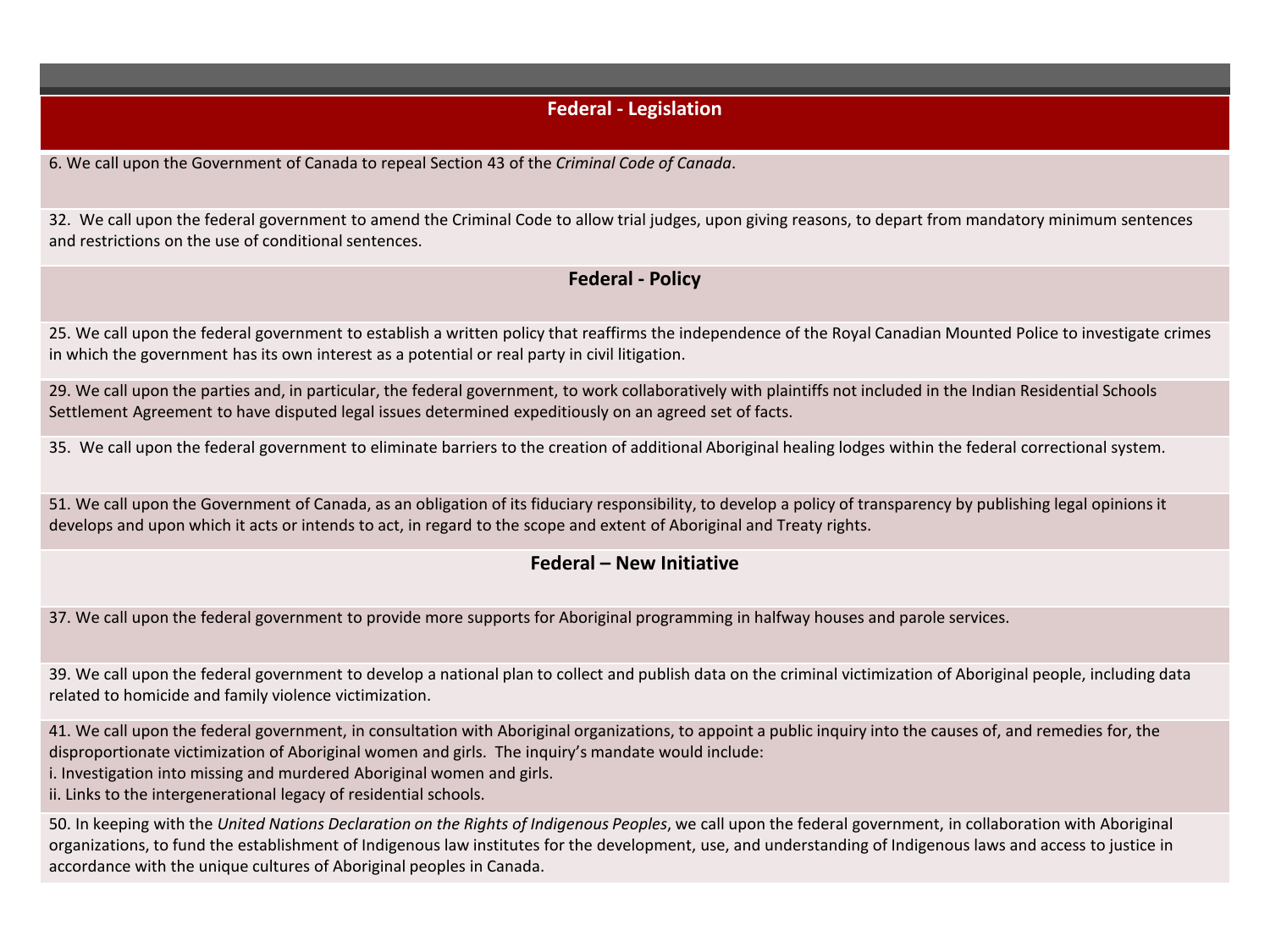#### **F/P/T - Legislation and New Initiative**

26. We call upon the federal, provincial, and territorial governments to review and amend their respective statutes of limitations to ensure that they conform to the principle that governments and other entities cannot rely on limitation defences to defend legal actions of historical abuse brought by Aboriginal people.

34. We call upon the governments of Canada, the provinces, and territories to undertake reforms to the criminal justice system to better address the needs of offenders with Fetal Alcohol Spectrum Disorder (FASD), including:

- i. Providing increased community resources and powers for courts to ensure that FASD is properly diagnosed, and that appropriate community supports are in place for those with FASD.
- ii. Enacting statutory exemptions from mandatory minimum sentences of imprisonment for offenders affected by FASD.
- iii. Providing community, correctional, and parole resources to maximize the ability of people with FASD to live in the community.

Adopting appropriate evaluation mechanisms to measure the effectiveness of such programs and ensure community safety.

42. We call upon the federal, provincial, and territorial governments to commit to the recognition and implementation of Aboriginal justice systems in a manner consistent with the Treaty and Aboriginal rights of Aboriginal peoples, the *Constitution Act, 1982*, and the *United Nations Declaration on the Rights of Indigenous Peoples*, endorsed by Canada in November 2012.

52. We call upon the Government of Canada, provincial and territorial governments, and the courts to adopt the following legal principles:

Aboriginal title claims are accepted once the Aboriginal claimant has established occupation over a particular territory at a particular point in time.

Once Aboriginal title has been established, the burden of proving any limitation on any rights arising from the existence of that title shifts to the party asserting such a limitation.

#### **F/P/T - Policy and New Initiative**

30. We call upon federal, provincial, and territorial governments to commit to eliminating the overrepresentation of Aboriginal people in custody over the next decade, and to issue detailed annual reports that monitor and evaluate progress in doing so.

38. We call upon the federal, provincial, territorial, and Aboriginal governments to commit to eliminating the overrepresentation of Aboriginal youth in custody over the next decade.

31. We call upon the federal, provincial, and territorial governments to provide sufficient and stable funding to implement and evaluate community sanctions that will provide realistic alternatives to imprisonment for Aboriginal offenders and respond to the underlying causes of offending.

33. We call upon the federal, provincial, and territorial governments to recognize as a high priority the need to address and prevent Fetal Alcohol Spectrum Disorder (FASD), and to develop, in collaboration with Aboriginal people, FASD preventive programs that can be delivered in a culturally appropriate manner.

36. We call upon the federal, provincial, and territorial governments to work with Aboriginal communities to provide culturally relevant services to inmates on issues such as substance abuse, family and domestic violence, and overcoming the experience of having been sexually abused.

40. We call on all levels of government, in collaboration with Aboriginal people, to create adequately funded and accessible Aboriginal-specific victim programs and services with appropriate evaluation mechanisms.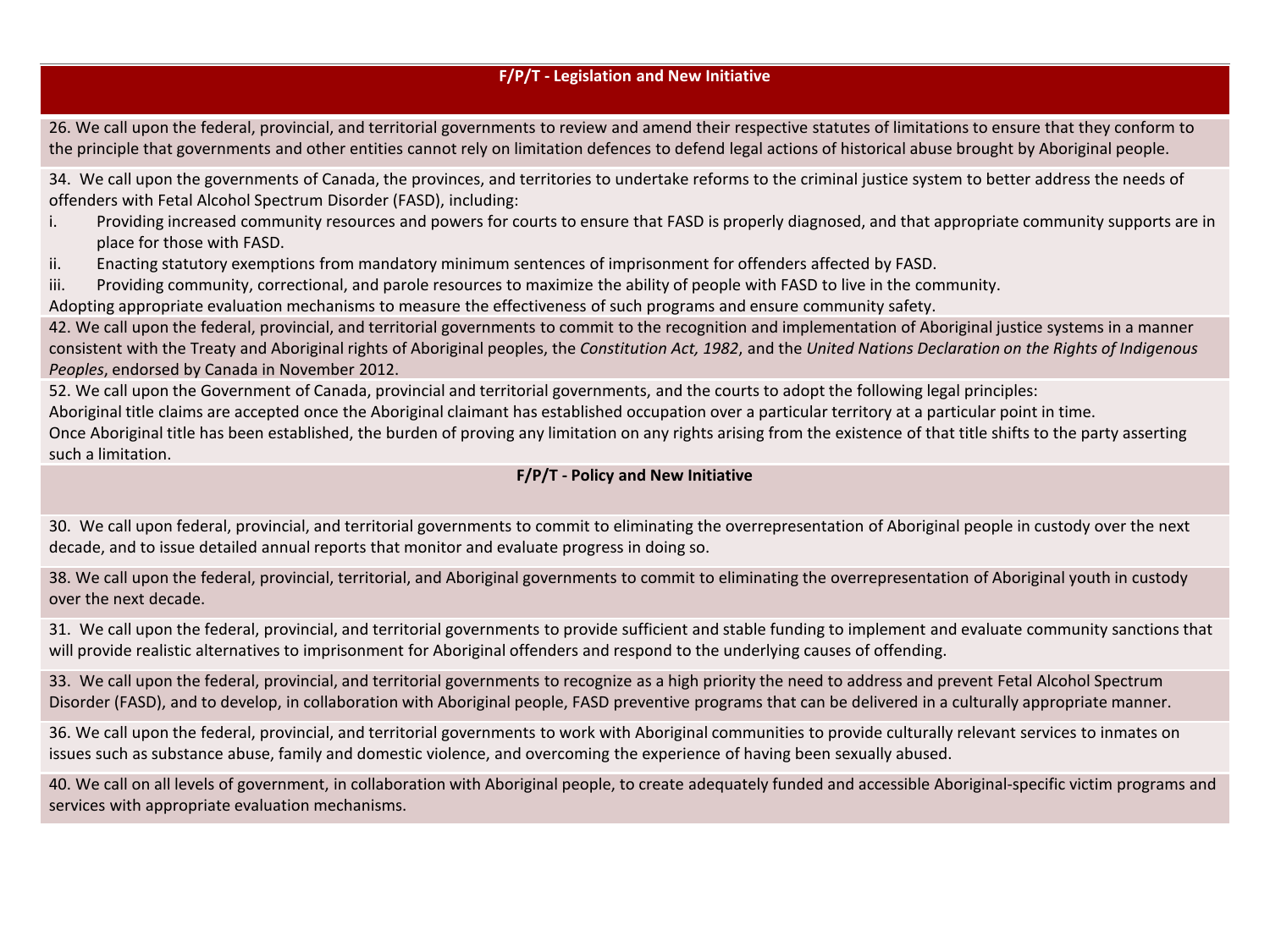### **Federation of Law Societies of Canada**

27. We call upon the Federation of Law Societies of Canada to ensure that lawyers receive appropriate cultural competency training, which includes the history and legacy of residential schools, the *United Nations Declaration on the Rights of Indigenous Peoples*, Treaties and Aboriginal rights, Indigenous law, and Aboriginal– Crown relations. This will require skills-based training in intercultural competency, conflict resolution, human rights, and antiracism.

### **Canadian Law Schools**

28. We call upon law schools in Canada to require all law students to take a course in Aboriginal people and the law, which includes the history and legacy of residential schools, the *United Nations Declaration on the Rights of Indigenous Peoples*, Treaties and Aboriginal rights, Indigenous law, and Aboriginal–Crown relations. This will require skills-based training in intercultural competency, conflict resolution, human rights, and antiracism.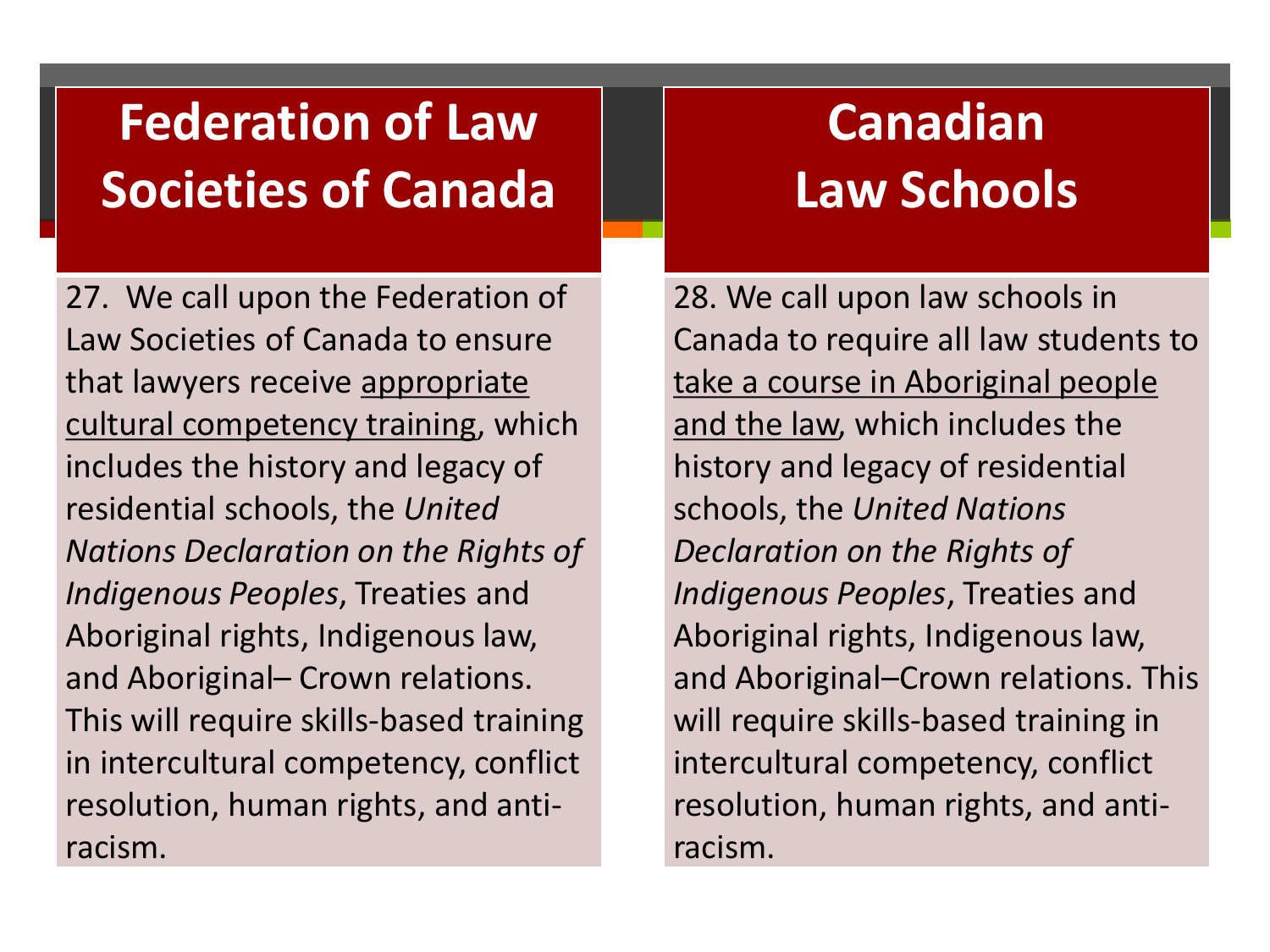# 5. Implementation

- 1. Government of Canada
- Commitment by Prime Minister to fully implement TRC Calls to Action starting with implementation of the *United Nations Declaration on the Rights of Indigenous Peoples.*
- *Public "mandate letters" calling for a "renewed, nation-to-nation relationship with Indigenous peoples based on recognition of rights, respect, cooperation, and partnership".*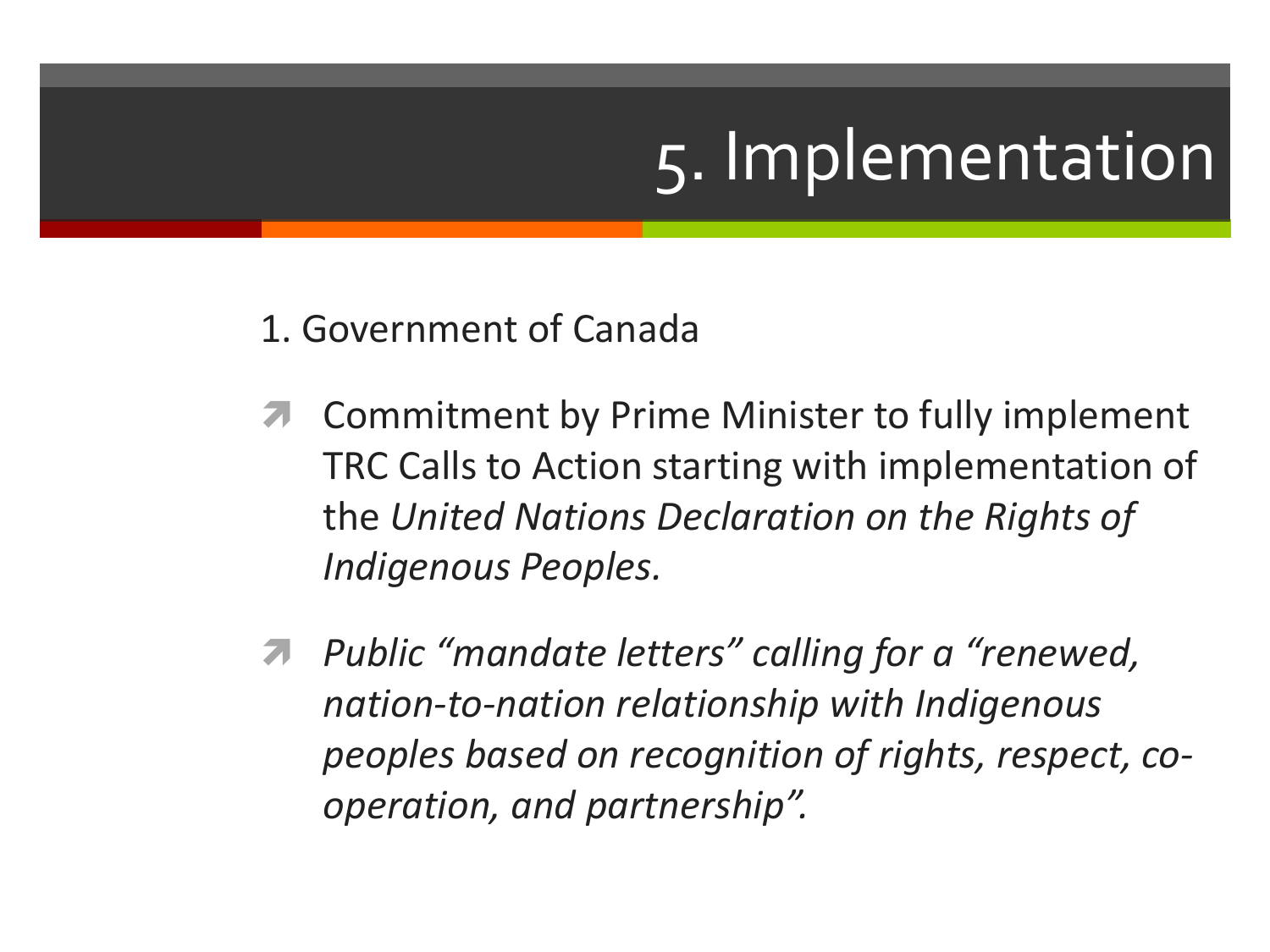# 5. Implementation cont'd

Provinces and Territories

- **A** All 13 Canadian premiers voiced their support for the 94 Calls to Action and said they would act on them in their own provinces and territories.
- **A** However without a body to monitor or report on progress, it is difficult to ascertain if any of the commitments made by the provinces and territories are being acted on.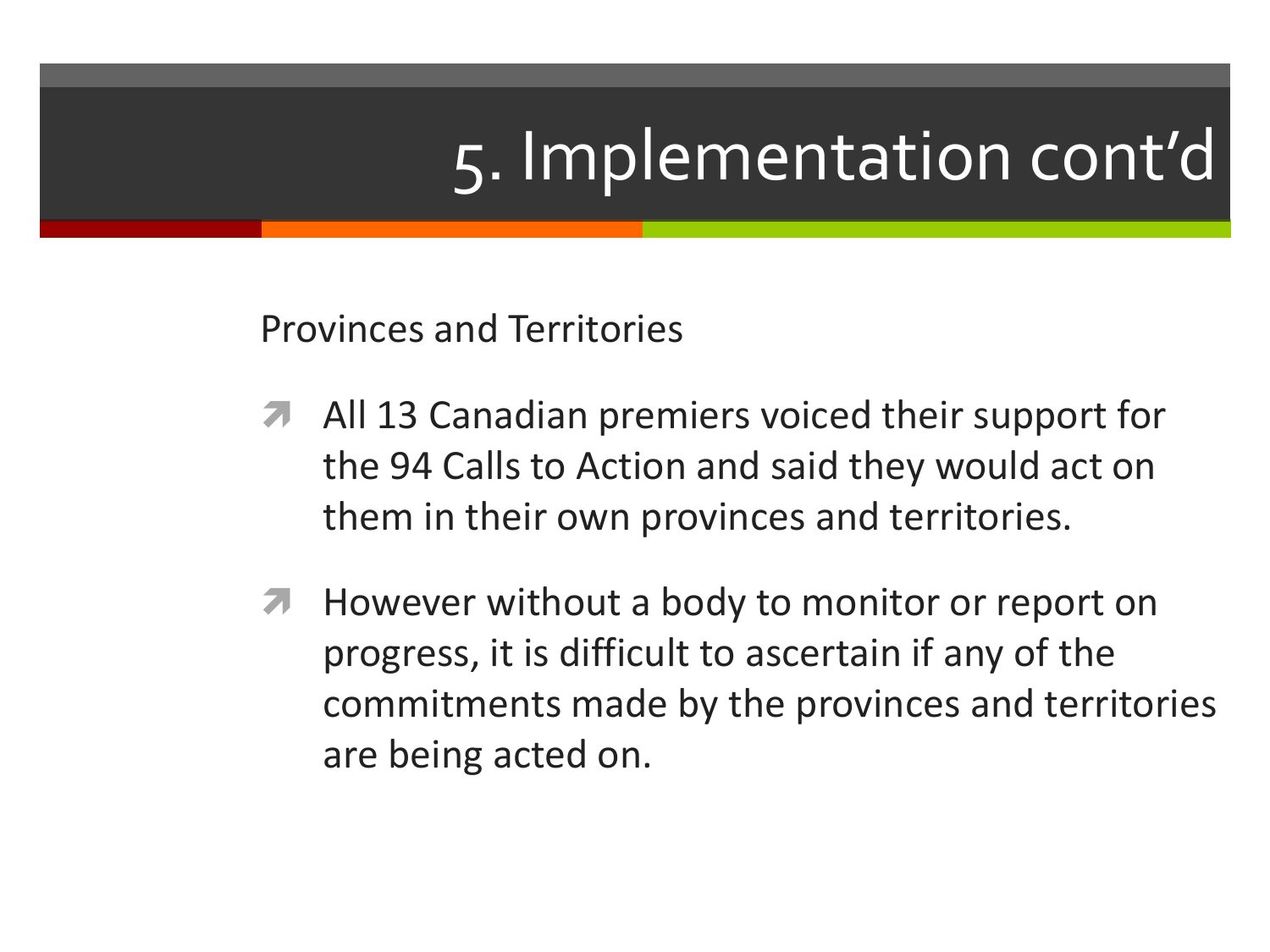# 5. Implementation cont'd

### **Assembly of First Nations**

**T** Chiefs-in-Assembly passed resolution 1/2015 in support of the full implementation of the Calls to Action. In addition, the Chiefs-in-Assembly directed the AFN Secretariat to create a political working group comprised of members of the AFN Executive to develop an action toolkit with respect to the implementation of the Calls to Action. The AFN has also begun work on a Progress Report to monitor the progress of implementation of the Calls to Action in order to present at the upcoming 2016 Annual General Assembly.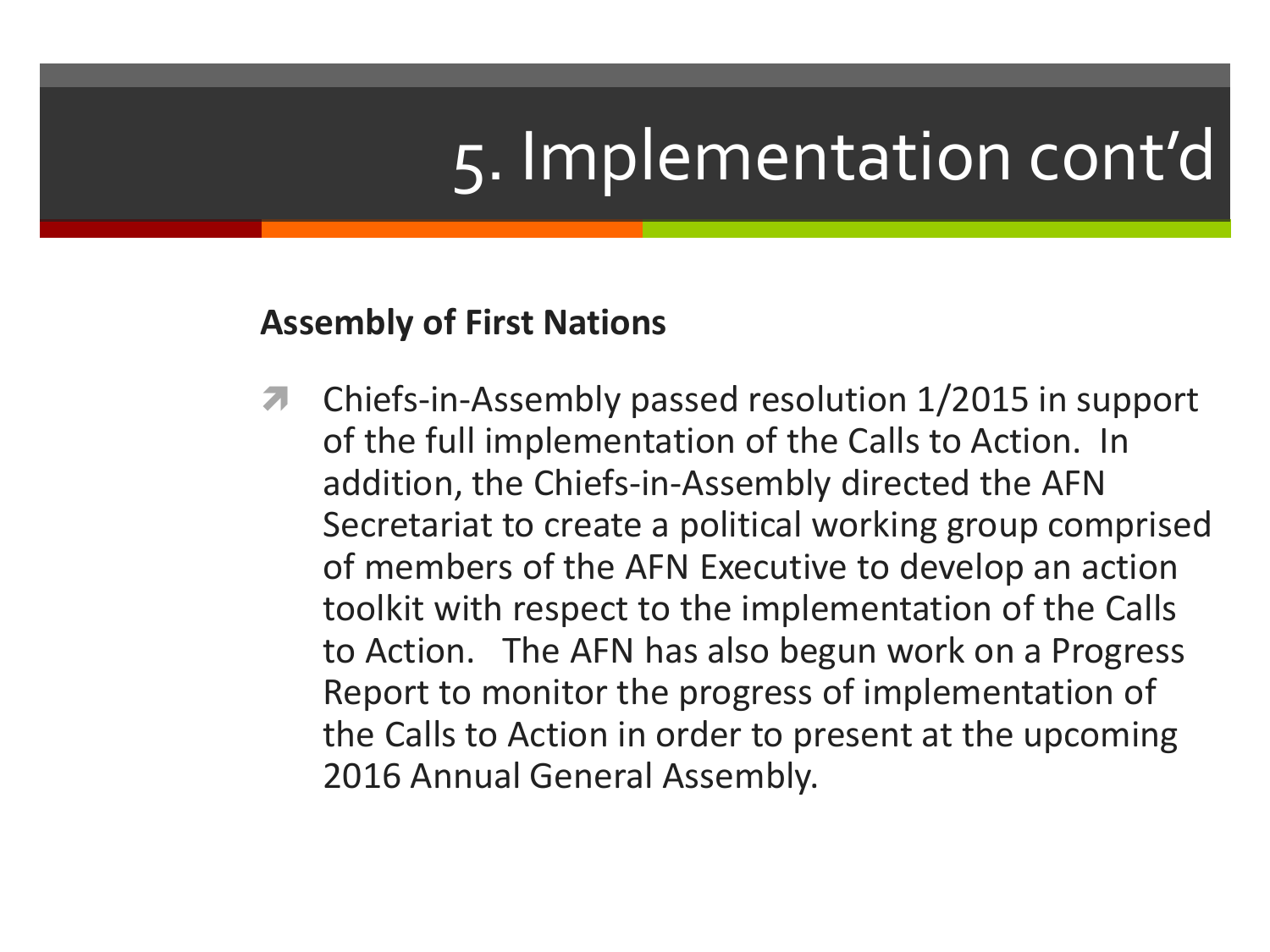# 5. Implementation cont'd

### **Laws Schools and the Federation of Law Societies:**

- **The Federation of Law Societies of Canada recently** established a working group to develop recommendations to respond to the Calls to Action as announced on March 11, 2016. No other information publicly available at this time.
- **T** Lakehead University's Faculty of Law states on its website that it is the first and only law school in Canada to include stand alone mandatory courses on Indigenous legal issues in its curriculum in keeping with Call to Action number 28.
- **However without a body to track progress on the** recommendations, it is difficult to determine what if any other law schools are following suit.